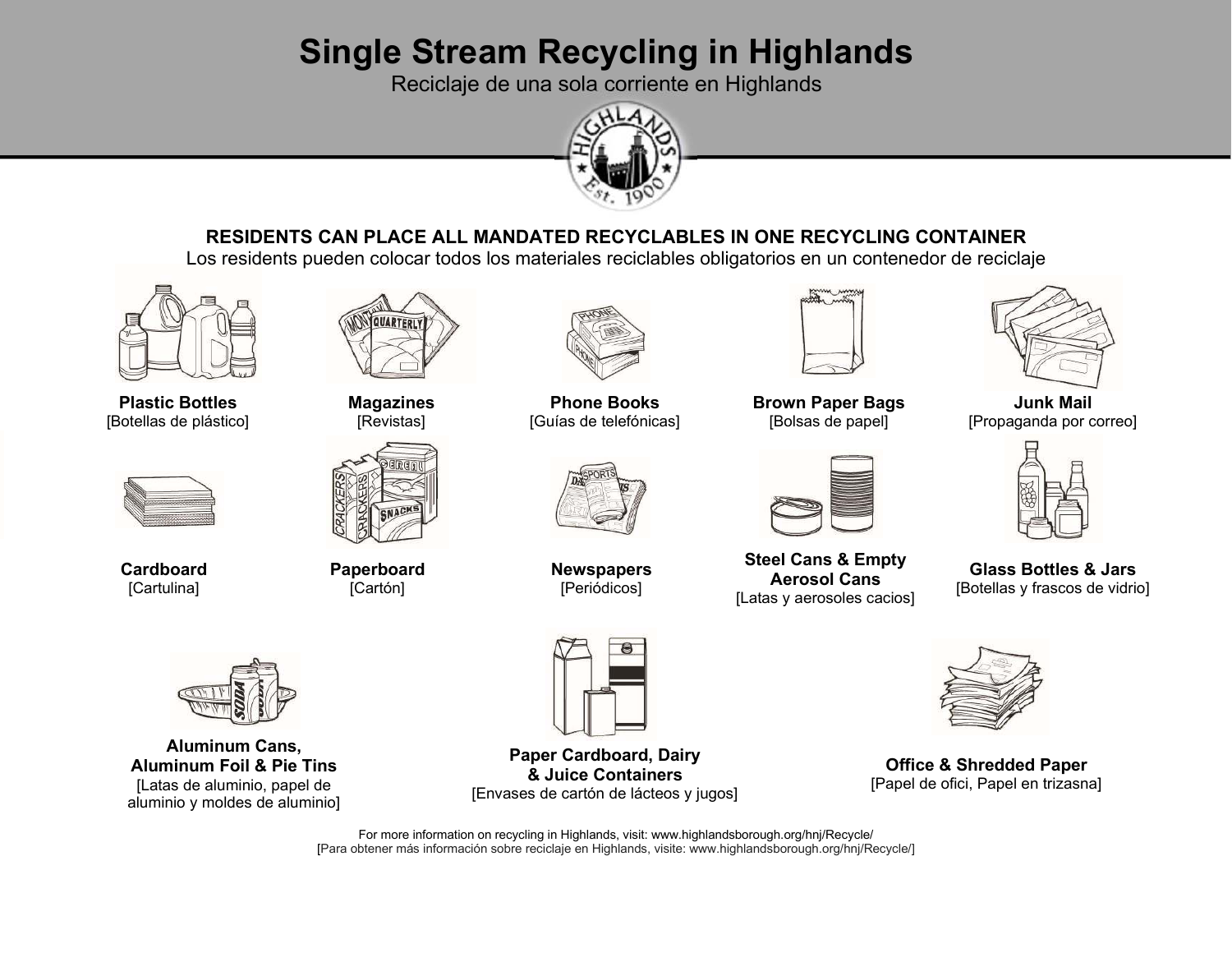# **Trash, Recycling, Bulk & Brush in Highlands**

Basura, Reciclaie, Bulk & Brush en Highlands

#### **ZONE 1**

Barberie Avenue Bay Ave (Sea Drift Ave. – Gravelly Pt.) Bayside Drive Beach Boulevard Bedle Street Central Avenue Cheerful Place Fay Street Gravelly Point Road Huddy Avenue Kings Street Locust Street Marie Street Marine Place Matthew Street Ocean Avenue Recreation Place Sea Drift Avenue Shore Drive (Sea Drift Ave. – West) Snug Harbor Avenue Washington Avenue Waterwitch Avenue (Shore Dr. – North) Willow Street

### **ZONE 2**

Bay Avenue (Cornwell – East) Center Avenue Cornwell Street Jackson Street John Street Kay Street Laurel Drive Linden Avenue Navesink Ave./Hwy 36 (Northbound) Ralph Street Rogers Street Scenic Drive Shrewsbury Avenue (Cornwell – East) Shore Drive (Miller St. – East) South Bay Avenue South Linden Avenue South North Street South Second Street Spring Street Valley Avenue (North of Hwy 36) Waddell Street Waterwitch Avenue (Shore Dr. – South) William Street West North Street

#### **ZONE 3**

 Atlantic Street Bay Ave (Sea Drift Ave– North St.) Cedar Street East North Street Fifth Street Fourth Street Marina Bay Court Marina Drive Miller Street (Shore Dr. – North) Second Street Shore Drive (Sea Drift Ave. – Miller St.) Shrewsbury Ave (Miller St. – Cornwell) Valley Street

#### **ZONE 4**

Bay Street Bayview Street Chestnut Street Government Road Grand Tour Highland Avenue Hillside Avenue Lighthouse Road Miller Street (South of Hwy 36) Mountain Street Navesink Ave./Hwy 36 (Southbound) North Peak Street Oak Street Ocean Street Oceanview Avenue Osbourne Street Portland Road Prospect Street Riker Street South Peak Street Thompson Avenue Twin Light Terrace Valley Avenue Woodland Street

### **Department of Public Works** Spencer Carpenter

**Superintendent** 

### **Recycling Yard Hours**

Tuesday 8am-2pm Thursday 11am-5pm Saturday 7am-3:30pm

#### **Phone**

(732) 872-1224 x250

### **Fax** (732) 872-0670

**E-Mail** scarpenter@highlandsborough.org

#### **Location**

42 Shore Drive, Highlands

**Zones 1 & 3** 

Trash Pickup: Monday & Thursday Recycling: 1<sup>st</sup> & 3<sup>rd</sup> Wednesday **Zones 2 & 4** Trash Pickup: Tuesday & Friday

Recycling: 2<sup>nd</sup> & 4<sup>th</sup> Wednesday

**according to Zone Zone 1: First Friday of the month Zone 2:** Second Friday of the month  **Zone 3:** Third Friday of the month

**Bulk & Brush will be picked up** 

**Zone 4:** Fourth Friday of the month

### **Please Note:** Regular Bulk pickup will be in **March, June, September, and December.**

If additional pickups are needed, the fee is \$50 per Bulk Permit which covers 2 large items and \$50 per FreonPermit for each A/C unit. Pickups will be the 2 $^{\mathsf{nd}}$  and 4 $^{\mathsf{th}}$ Monday of the month.

Place items curbside the night before pickup.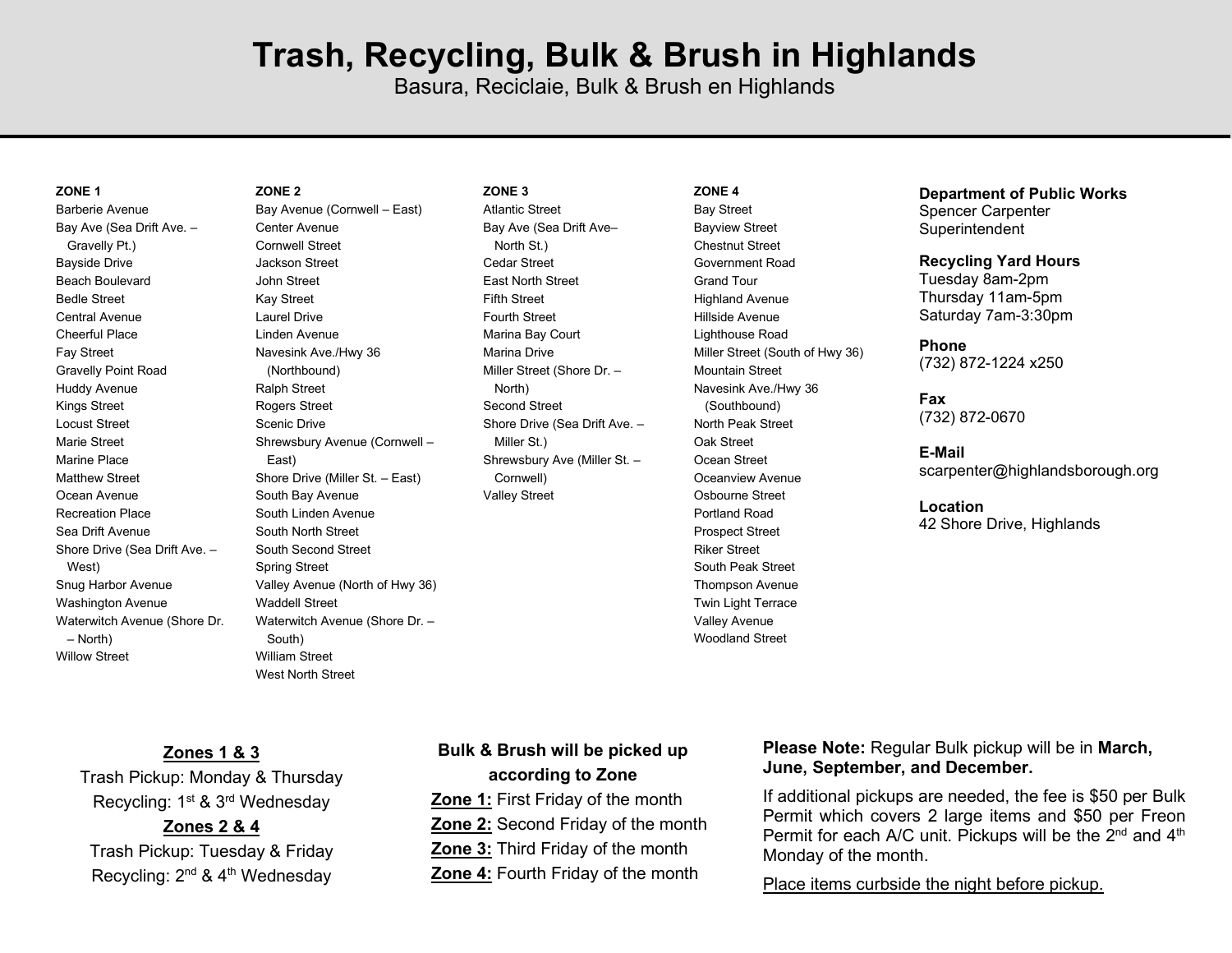### **Recycling Center Hours: Tuesday 8am-2pm, Thursday 11am-5pm & Saturday 7am-3:30pm**

### **Brush will be picked up by zone during the months of April, October, and December on Fridays.***\*\*\*Zone 4 will have an additional brush pick in the month of June.\*\*\**

 By ordinance, brush placement is only allowed during the first 5 days prior to collection. Place all brush 10 feet from storm drains, inlets or streams. All brush must be 25 feet from an intersection. Please remove vehicles from street during brush removal Fridays, by zone, as the street sweeper will follow the brush pick up –as per Borough Code 3-7.4.

### **\*\*\*Only Leaves will be picked up in the month of November.\*\*\***

**Bulk will be picked up by zone during the months of March, June, September and December on Fridays.** As per Borough Code 3-7.4

# **There is NO residential recycling on the fifth Wednesday of any given month.**

 **No trash pickup** during scheduled holidays –**Thanksgiving, Christmas, & New Year's Day**Residents may also bring metals, recyclables, electronics, brush and leaves to the Recycling Center (must be separated).

# **Construction debris and Styrofoam are NOT accepted!**

Fuel must be removed from landscaping and other equipment.

# **RESIDENTIAL CURBSIDE SINGLE STREAM RECYCLING**

You can mix the following in one container: Glass, Plastic, Mixed Paper\* & Cardboard\*\* \*Mixed Paper: office paper, junk mail, newspapers, flyers, magazines, brochures, catalogs, etc. \*\*Cardboard is to be flattened & tied. Household batteries can go in with regular garbage.**DO NOT PUT RECYCABLES IN PLASTIC BAGS** 

# **COMMERCIAL & INSITITUIONAL RECYCLING PLAN**

All businesses & institutions must comply with the residential and single stream recycling rules plus the following:

- Debris, furniture, and appliances will be handled by own hauler or contractor.
- Cardboard will be flattened and tied for pickup or brought to recycling yard.

# **THE BOROUGH RECYCLING CENTER DOES NOT TAKE THE FOLLOWING: TIRES, PROPANE TANKS, OIL, PAINT CANS, HOUSEHOLD TRASH**

# **MORE INFORMATION**

 Monmouth County Reclamation Center (732) 683-8686 Monmouth County Recycling Directory (732) 431-7460



Get the Free Recycle Coach App

Get the free app for the complete trash and recycling information in the Borough of Highlands at your fingertips!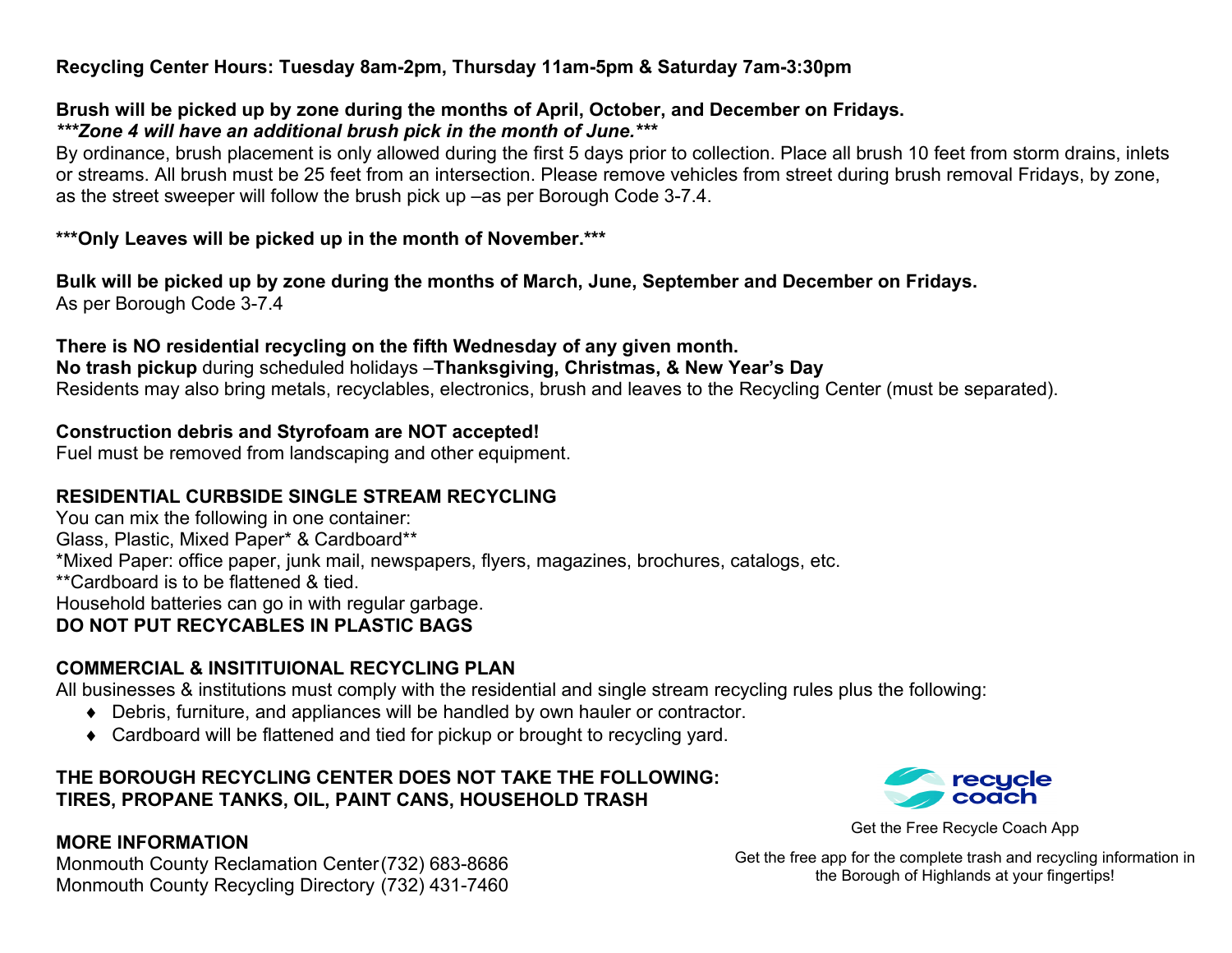# **Code Enforcement**

**Contact:** William F. Brunt, Jr. **Phone:** (732) 872-1224 x215 **Email:** code@highlandsborough.org **Location:** 42 Shore Drive **Office Hours:** Monday 8:30am-4:30pm, Tuesday 8:30am-4:30pm\*, & Thursday 8:30am - 4:30pm (\*Except Court Days 10:30am-6:30pm)

The Division of Code Enforcement provides regular inspections throughout the borough to ensure compliance with borough ordinances and building codes. Typically, the official will look for property maintenance violations and properties in an unsafe condition or state of disrepair. The Code Official can respond to complaints and inquiries from residents about conditions that may not conform to ordinance standards. Year-round and seasonal housing is inspected to ensure safe and habitable conditions exist in dwellings that are rented rather than owner-occupied. The Code Enforcement Official is there to protect all residents and businesses from unsafe and unsightly conditions to make the borough a better place to live.

# **Emergency Management**

**Contact:** William Kane **Phone:** (732) 241-8931 **Fax:** (732) 872-0670 **Email:** highlandsoem@highlandsborough.org **Location:** 17-1 Shore Drive

The Office of Emergency Management is responsible for preparing for and managing any declared or other large-scale emergency, event, or occurrence, either man-made or natural, which may occur within the Highlands Borough. By law, the Office of Emergency Management must have an Emergency Operation Plan (EOP) that addresses all the possible/probable emergencies that may occur.

### **The Office of Emergency Management is responsible for:**

| Alert Warning and Communications    | Damage Assessment                       |
|-------------------------------------|-----------------------------------------|
| <b>Emergency Medical</b>            | <b>Emergency Operation Center</b>       |
| <b>Emergency Public Information</b> | <b>Emergency Shelter/Reception/Care</b> |
| Evacuation                          | Fire & Rescue                           |
| <b>Hazardous Material</b>           | <b>Law Enforcement</b>                  |
| <b>Public Health</b>                | <b>Public Works</b>                     |
| <b>Radiological Protection</b>      | <b>Social Services</b>                  |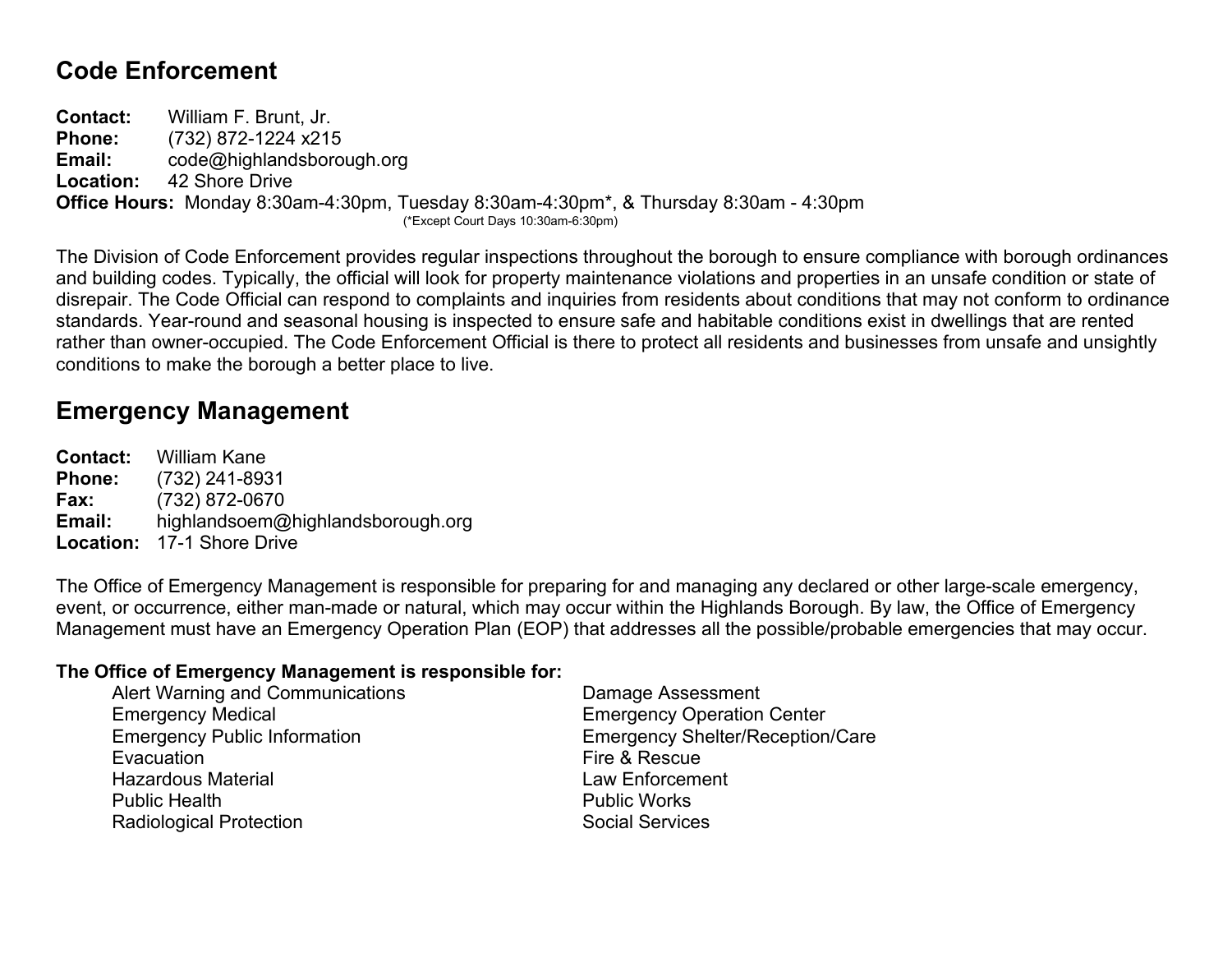

Borough of Highlands 42 Shore Drive Highlands, NJ 07732 (732) 872-1224 (732) 872-0670 Fax www.highlandsborough.org

### **Mayor and Council**

| Carolyn Broullon  | Mayor             | cbroullon@highlandsborough.org  | (732) 291-4009 |
|-------------------|-------------------|---------------------------------|----------------|
| Jo-Anne Olszewski | Council President | jolszewski@highlandsborough.org | (201) 410-8342 |
| Donald Melnyk     | Council Member    | dmelnyk@highlandsborough.org    | (732) 788-3021 |
| Karen Chelak      | Council Member    | kchelak@highlandsborough.org    | (732) 514-2375 |
| Leo Cervantes     | Council Member    | lcervantes@highlandsborough.org | (732) 272-3867 |

*Council meetings are the 1st and 3rd Wednesday of each month. The July, August, & November Council Meetings will be held on the 2nd Wednesday.* 

### **Borough Directory**

| Dept. / Title                                          | Name                        | Phone & Ext         | Email                                  | Location                          |
|--------------------------------------------------------|-----------------------------|---------------------|----------------------------------------|-----------------------------------|
| Borough Administrator                                  | Michael Muscillo            | (732) 872-1224 x203 | mmuscillo@highlandsborough.org         | 42 Shore Drive                    |
| Acting Borough Clerk                                   | Nancy Tran                  | (732) 872-1224 x201 | clerk@highlandsborough.org             | 42 Shore Drive                    |
| <b>Registrar of Vital Statistics</b>                   | Donna Conrad, CMR           | (732) 872-1224 x207 | dconrad@highlandsborough.org           | 42 Shore Drive                    |
| Cashier/Sewer Department                               | Kevin Rooney                | (732) 872-1224 x204 | cashier@highlandsborough.org           | 42 Shore Drive                    |
| Construction/Building Official                         | Joseph Kachinsky            | (732) 615-2106      | jkachins@middletownnj.org              | 42 Shore Drive                    |
| <b>Chief Financial Officer</b>                         | Patrick DeBlasio, CMFO, CTC | (732) 872-1224 x217 | pdeblasio@highlandsborough.org         | 42 Shore Drive                    |
| <b>Clean Communities Coordinator Spencer Carpenter</b> |                             | (732) 872-1224 x232 | scarpenter@highlandsborough.org        | 42 Shore Drive                    |
| Code Enforcement Officer                               | William F. Brunt, Jr        | (732) 872-1224 x215 | code@highlandsborough.org              | 42 Shore Drive                    |
| <b>Emergency Management</b>                            | William Kane                | (732) 241-8931      | highlandsoem@highlandsborough.org      | 17-1 Shore Drive                  |
| <b>Environmental Commission</b>                        | Steve Szulecki              |                     | environmental@highlandsborough.org     |                                   |
| Finance Dept./Accounts Payable Jorgi Craig             |                             | (732) 872-1224 x205 | jcraig@highlandsborough.org            | 42 Shore Drive                    |
| Fire Department                                        | Rudy Trivett, Jr., Chief    | (732) 581-9940      | marmstrong@highlandsfiredepartment.com | 17-1 Shore Drive                  |
| Fire Prevention                                        | David Parker                | (732) 872-1224 x252 | dparker@highlandsborough.org           | 17-1 Shore Drive                  |
| First Aid Squad                                        | Jay Terwilliger, Pres.      | (848) 300-2505      | highlandsems1721@gmail.com             | 32-34 Valley Street               |
| Land Use Board Secretary                               | Nancy Tran                  | (732) 872-1224 x201 | landuse@highlandsborough.org           | 42 Shore Drive                    |
| <b>Municipal Court</b>                                 | Martha Diaz-Verson          | (732) 291-3225      | court@ahnj.com                         | 100 First Ave, Atlantic Highlands |
| <b>Police Department</b>                               | Robert Burton, Chief        | (732) 872-1158      | rburton@highlandsborough.org           | 27 Shore Drive                    |
| Public Works Supervisor                                | Spencer Carpenter           | (732) 872-1224 x250 | scarpenter@highlandsborough.org        | 42 Shore Drive                    |
| <b>Recreation Department</b>                           | Jacqueline Kane             | (732) 872-1224 x232 | recreation@highlandsborough.org        | 22 Snug Harbor Ave                |
| Tax Assessor                                           | Jay Briscione, ASA, CTA     | (732) 872-1224 x211 | assessor@highlandsborough.org          | 42 Shore Drive                    |
| <b>Tax Clerk</b>                                       | Donna Conrad, CMR           | (732) 872-1224 x207 | dconrad@highlandsborough.org           | 42 Shore Drive                    |
| <b>Tax Collector</b>                                   | Patrick DeBlasio, CTC       | (732) 872-1224 x217 | pdeblasio@highlandsborough.org         | 42 Shore Drive                    |
| Zoning Officer                                         | Marianne Dunn               | (732) 615-2106      | mdunn@middletownnj.org                 | 42 Shore Drive                    |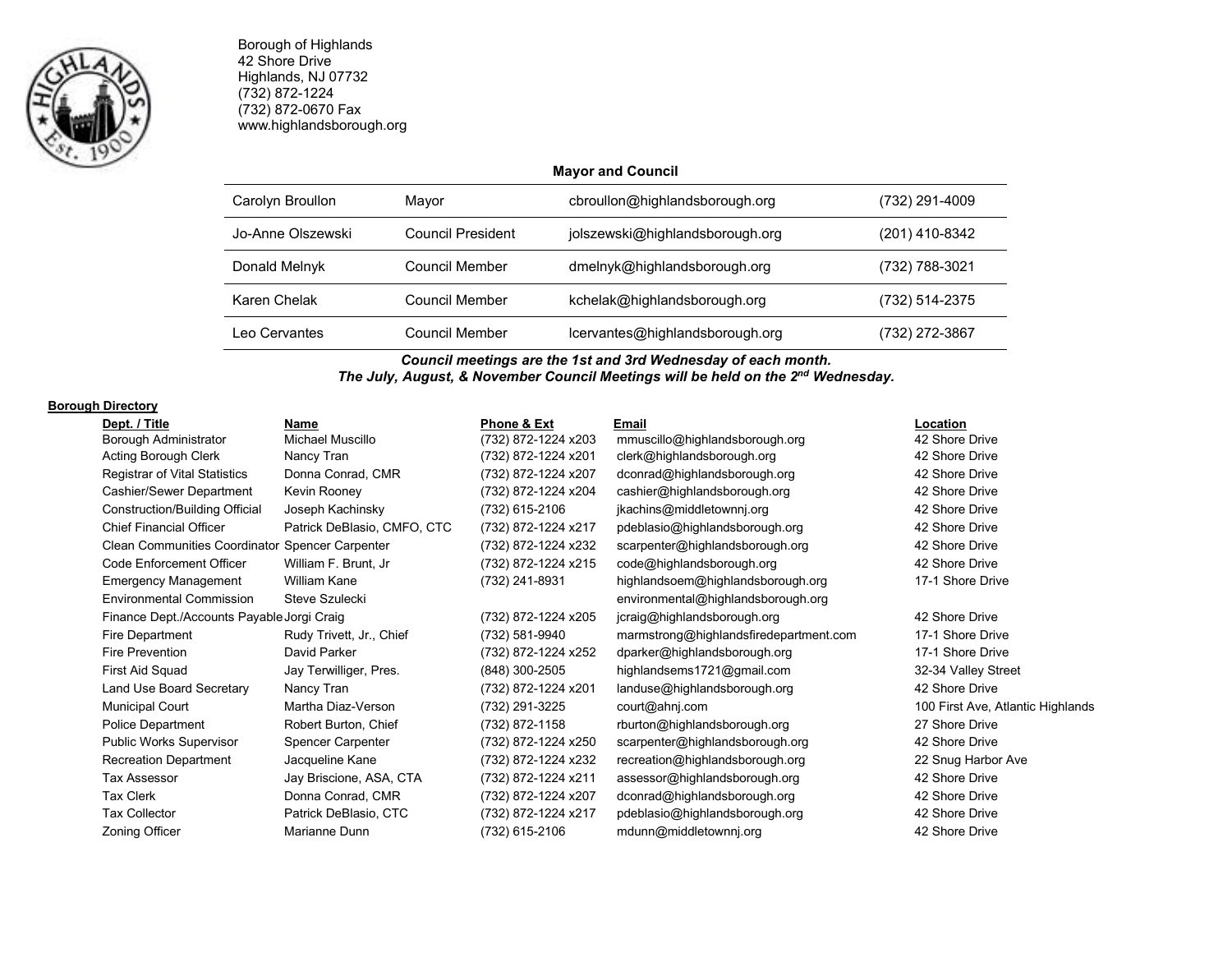### **General Meeting Schedule**

| Please check each month for location and time |  |  |  |
|-----------------------------------------------|--|--|--|

|               | Monday | <b>Tuesday</b>          | Wednesday  | <b>Thursday</b>        |
|---------------|--------|-------------------------|------------|------------------------|
| First         |        | Communications          | Council*   | <b>Fnvironmental</b>   |
| <b>Second</b> |        | Garden Club, Lions Club | Council**  | Land Use Board         |
| <b>Third</b>  |        | Shade Tree              | Council*   | Historical (Nov & Dec) |
| <b>Fourth</b> |        | Green Team              | Open Space | Historical (Mar – Oct) |

**\*Exception no meeting July & August. \*\*November Council meeting is held on the 2nd Wednesday** 

# **Fire Department**

 Contact: Department Chief, Rudy Trivett, Jr. Phone: (732) 581-9940 Email: marmstrong@highlandsfiredepartment.com Location: 17-1 Shore Drive, Highlands Web Site: www.highlandsfiredepartment.com

The Highlands Fire Department is an all-Volunteer Organization that proudly protects an estimated 5,000 people living in an area of one square mile. We operate out of one station that protects a primarily residential area. The department consists of 50 members but is always looking to grow.

Founded in 1900, the department consists of two companies: Columbia Hose Company No. 1 & Star Hook and Ladder Company No. 2. We answer structure, brush, car, and boat fire calls along with providing rescue services related to motor vehicle extrication and boater distress calls.

If you are interested in volunteering, please contact the email above.

# **Highlands First Aid Squad**

Contact: President, Jay Terwilliger Phone: (848) 300-2505 Email: highlandsems1721@gmail.com Location: 32-34 Valley Street, Highlands Facebook: www.facebook.com/HighlandsFirstAidSquad

Established in 1931, we are the 2<sup>nd</sup> oldest squad in the country! The Highlands First Aid Squad is an all-volunteer organization that serves the 5,000 residents of the Borough of Highlands, New Jersey, as well as provides mutual aid to surrounding communities. Our very dedicated and capable squad provides year-round EMS coverage and community service and events. We are always recruiting good men and women to join our Squad. No experience required and free training will be provided.

If you are interested in volunteering or donating or for more information, please contact the email above.